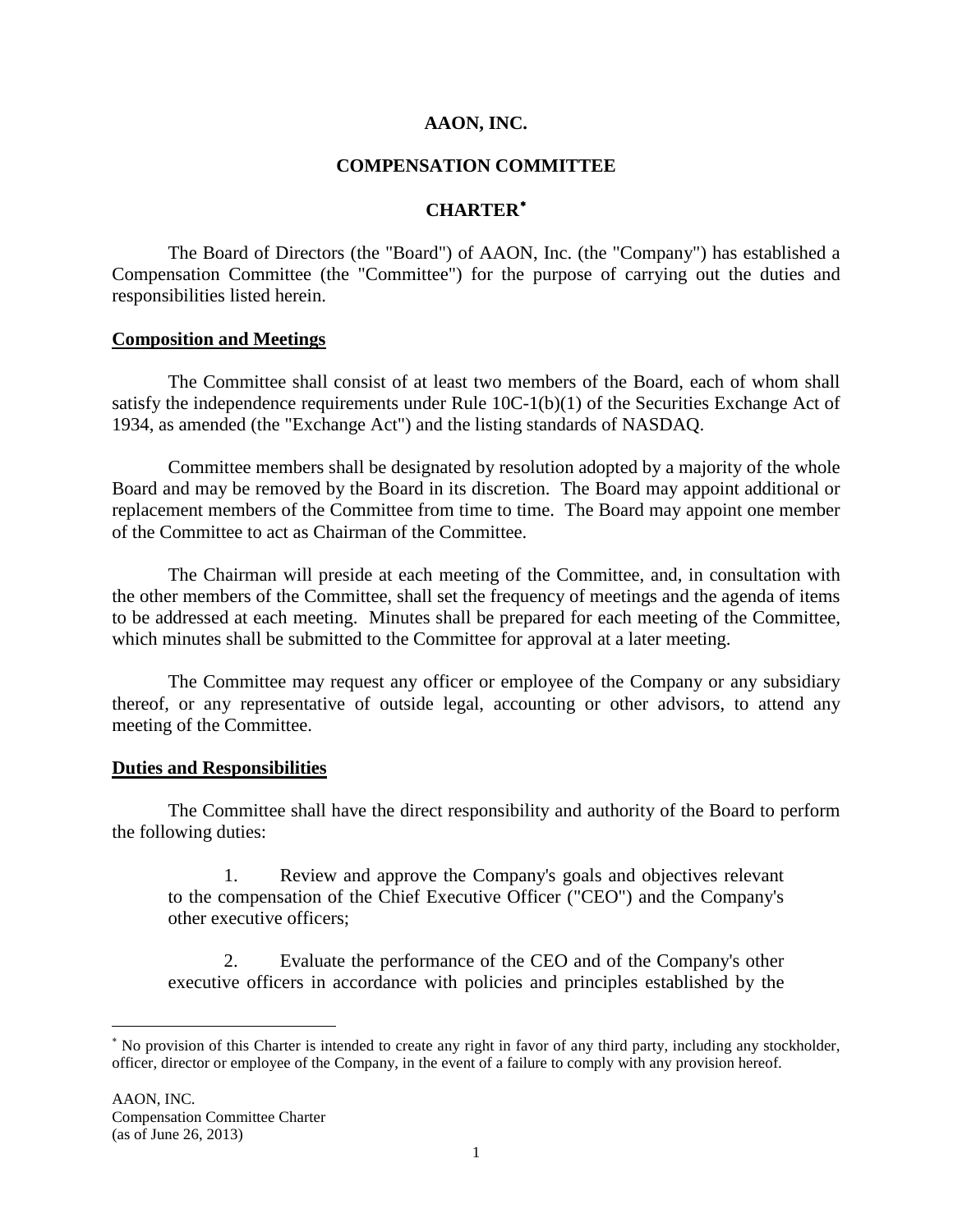Committee from time to time, including the Company's goals and objectives relevant to the compensation of the CEO and the other executive officers;

3. Determine and approve, either as a Committee or (as directed by the Board) together with other Board members who satisfy the applicable independence requirements under the listing standards of NASDAQ, the compensation level of the CEO and the other executive officers based on the Committee's evaluation of the performance of the CEO and the other executive officers, using those criteria deemed appropriate by the Committee from time to time, including, with respect to the long-term incentive component of the CEO's compensation, the Company's performance and relative shareholder return, the value of incentive awards granted to principal executive officers of comparable companies and awards granted to the CEO of the Company in past years. In evaluating and determining the CEO and the other executive officer compensation, the Committee shall consider the results of the most recent stockholder advisory vote on executive compensation ("Say on Pay Vote") required by Section 14A of the Exchange Act. The CEO cannot be present during any voting or deliberations by the Committee on his compensation;

4. Review and determine the form and amount of compensation of the non-management members of the Board, including cash, equity based awards and other compensation, in accordance with guidelines and general principles established by the Committee from time to time;

5. Administer, and make recommendations to the Board with respect to, incentive-compensation plans and equity-based plans, establish and verify annual performance targets and criteria for the granting of options or other equity based awards to the Company's officers and other employees, review and approve the granting of options and other equity based awards in accordance with such criteria and determine potential bonus amounts. In evaluating and making recommendations regarding incentive-compensation plans and equity based plans, including whether to adopt, amend or terminate any such plans, the Committee shall consider the results of the most recent Say on Pay Vote;

6. Recommend from time to time such voluntary contributions to the AAON, Inc. Savings and Investment Plan [401(k) plan] as the Committee determines to be appropriate based on the Company's operating results;

7. Produce, review and discuss with management the Company's Compensation Discussion and Analysis ("CD&A") and the related executive compensation information as required by the Securities and Exchange Commission (the "SEC"), and recommend that the CD&A be included in the Company's annual report on Form 10-K and proxy statement filed with the SEC;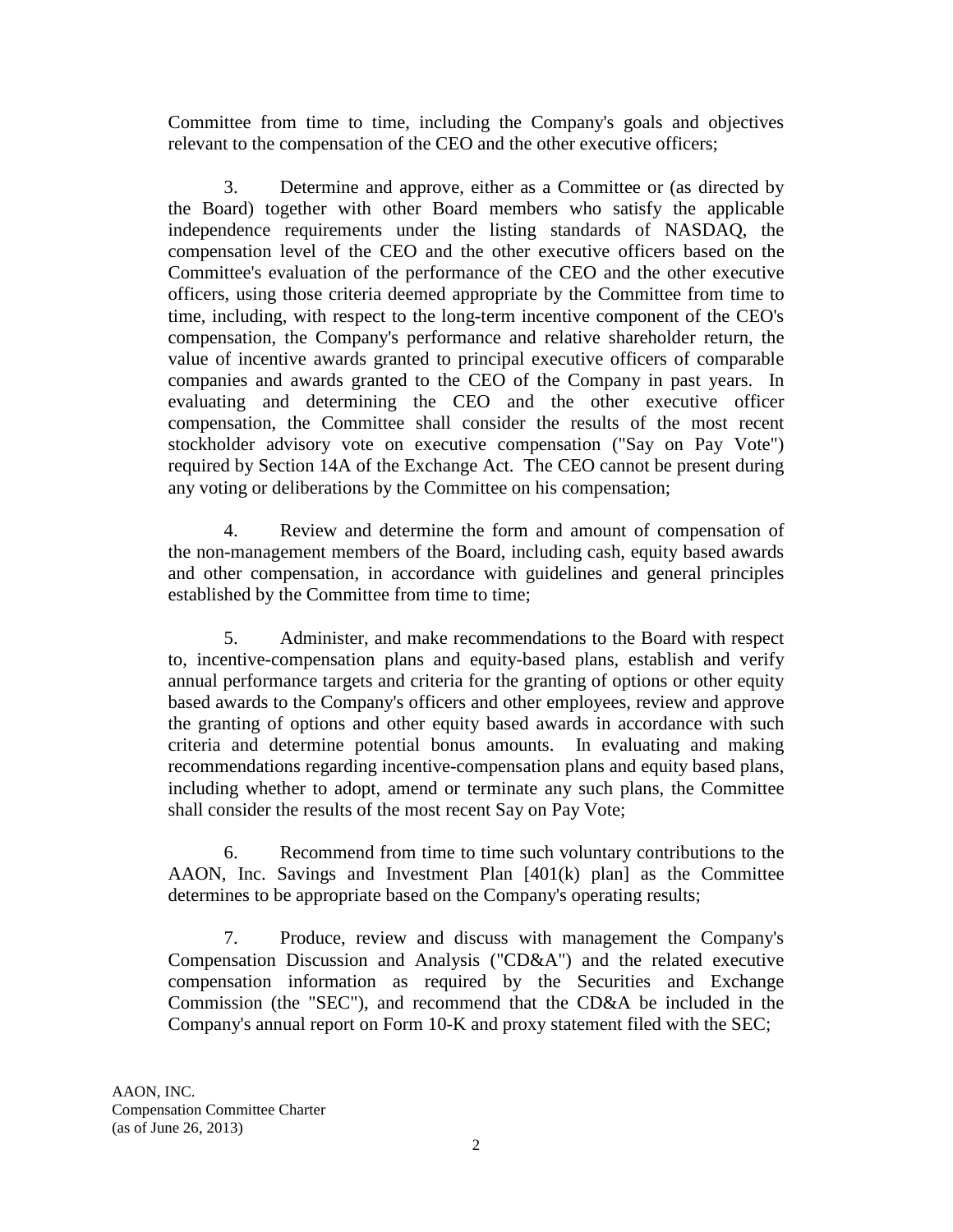8. Review and recommend to the Board for approval the frequency with which the Company will conduct Say on Pay Votes, taking into account the results of the most recent stockholder advisory vote on frequency of Say on Pay Votes required by Section 14A of the Exchange Act, and review and approve the proposals the Say on Pay Vote and the frequency of the Say on Pay Vote to be included in the Company's proxy statement;

9. Report periodically to the Board on the actions and deliberations of the Committee;

10. Review and reassess the adequacy of this Charter as appropriate, and recommend changes to the Board as and where appropriate;

11. Conduct an annual performance evaluation of the Committee's performance and report the results of such evaluation to the Board; and

12. Perform such other responsibilities as the Board may from time to time direct.

# **Committee Resources and Outside Advisors**

The Committee shall also have the sole authority to retain and terminate compensation consultants to assist it in evaluating the Company's compensation plans, particularly those pertaining to its Board members, CEO and other executive officers of the Company, and to approve the fees and other terms relating to the provision of those services. In addition, the Committee shall have the authority, without seeking prior Board approval, to retain outside legal, accounting and other advisors, as the Committee determines necessary or appropriate to assist it in carrying out its duties. The Company shall provide appropriate funding, as determined by the Committee, for payment of compensation to any advisors retained by the Committee. However, the Committee shall not be required to implement or act consistently with the advice or recommendations of its compensation consultant, legal counsel or other advisor, and the authority granted in this charter shall not affect the ability or obligation of the Committee to exercise its own judgment in fulfillment of its duties under this charter.

In retaining or seeking advice from compensation consultants, outside counsel and other advisors (other than the Company's in-house counsel), the Committee must take into consideration the factors specified in SEC Rule 10C-1 and NASDAQ Rule 5605(d)(3). The Committee may retain, or receive advice from, any compensation advisor they prefer, including ones that are not independent, after considering the specified factors. The Committee is not required to assess the independence of any compensation consultant or other advisor that acts in a role limited to consulting on any broad-based plan that does not discriminate in scope, terms or operation in favor of executive officers or directors and that is generally available to all salaried employees or providing information that is not customized for a particular company or that is